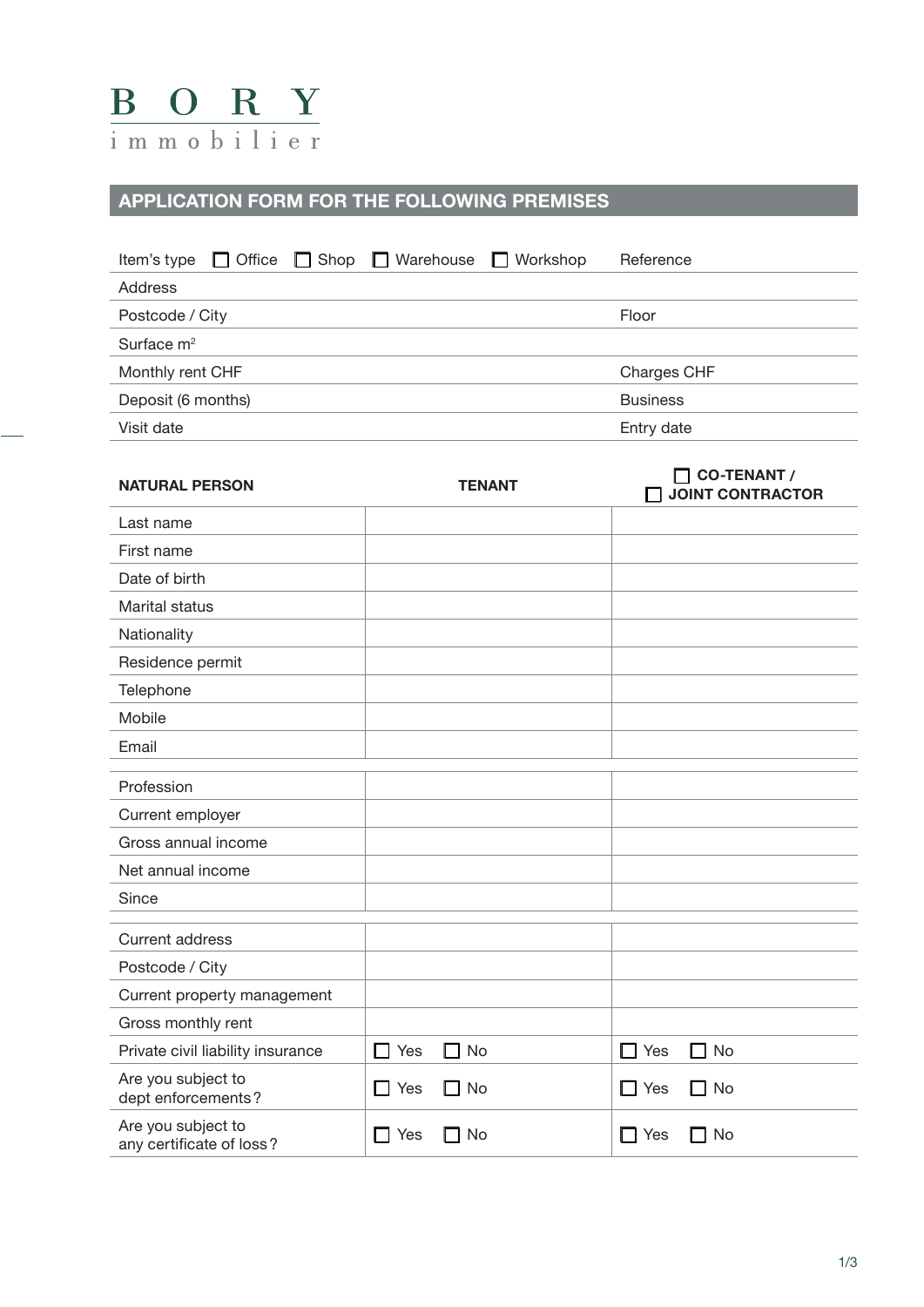| <b>COMPANY</b>                                 | <b>TENANT</b>           |  |
|------------------------------------------------|-------------------------|--|
| Corporate name                                 |                         |  |
| Signatories for the company                    |                         |  |
| <b>Current address</b>                         |                         |  |
| Postcode / City                                |                         |  |
| Telephone                                      |                         |  |
| Email                                          |                         |  |
| Current property management                    |                         |  |
| Gross monthly rent                             |                         |  |
| Are you subject to<br>dept enforcements?       | Yes<br>$\Box$ No<br>l 1 |  |
| Are you subject to<br>any certificate of loss? | $\Box$ Yes<br>$\Box$ No |  |
| How did you first hear about this property?    |                         |  |
| Bory's website                                 | Reception<br>Newspaper  |  |
| Former tenant                                  | Website, which one?     |  |
| Other, which one?                              |                         |  |

## **DOCUMENTS TO BE PROVIDED WITH THIS APPLICATION FORM:**

- $\blacktriangleright$  Excerpt from the Commercial Register
- ▶ Copy of a form of ID and/or residence permit for all signatories
- Eatest balance sheet or profit-and-loss account (document drawn up by an auditing company)
- Proof of no debt enforcements or certificates of loss from Office des Poursuites et Faillites from your current home (less than 3 months)
- **•** Presentation of your structure/company or Business Plan in the case of a company in process being set up
- $\blacktriangleright$  Recent salary statement(s) or last 3 pay slips for all signatories
- $\blacktriangleright$  Latest payslip or proof of income

For each assignment of business premises, an administration charge of CHF 285.- VAT included will be billed to you for processing your tenant application.

If your application is accepted and you withdraw, you will be charged the amount of CHF 216.- VAT included to cover the costs of drawing up the lease, financial checks, and other activities we perform in the course of processing your application.